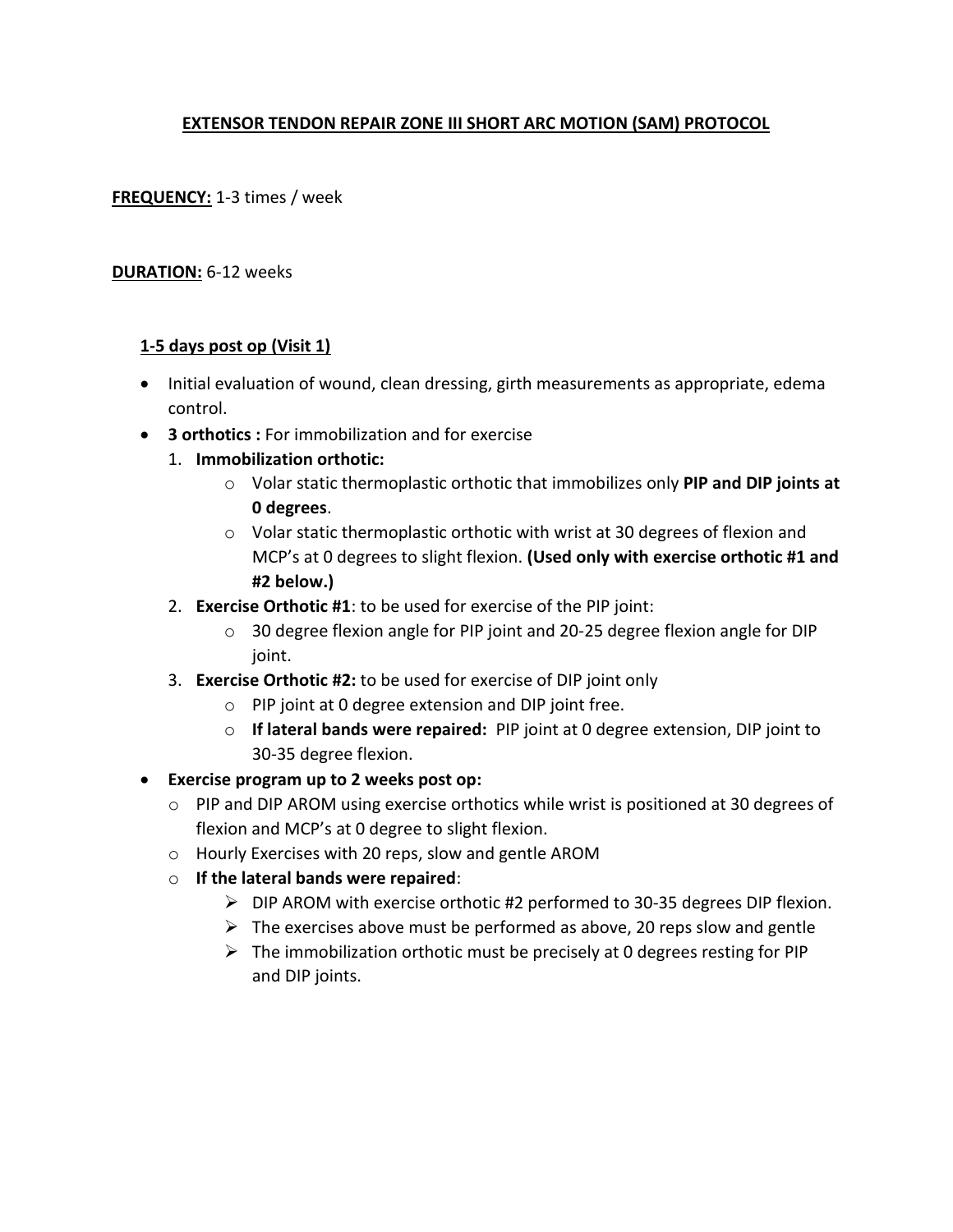## **2 WEEKS POST OP:**

- Orthotics:
	- o Exercise orthotic #1 is altered to allow 40 degrees flexion at the PIP joint, if no extension lag present.
	- o **If PIP extension lag develops, continue limiting PIP excursion to 30 degrees flexion and contact the referring MD to discuss progression**.
	- $\circ$  Continue with static immobilization orthotic in between exercise sessions and at rest
- Continue with wound care / dressing changes as appropriate.
- Initiate scar management as appropriate per wound healing
- Edema control with elevation, MEM, Coban wrap

#### **3 WEEKS POST OP:**

- Orthotics:
	- o Exercise orthotic #1 is altered to 50 degrees at PIP joint.
	- $\circ$  Continue with immobilization orthotic in between exercise session and at rest.
- Continue with scar mobilization with scar massage, elastomer pad or gel pad
- Continue with edema management

#### **4 WEEKS POST OP:**

- Orthotics:
	- $\circ$  If no extension lag, exercise orthotic #1 may be advanced to 70-80 degrees of PIP flexion.
	- $\circ$  Continue with immobilization orthotic in between exercise sessions and at rest.
- Continue with scar mobilization
- Continue with edema management

#### **5-6 WEEKS POST OP:**

- Orthotics:
	- o Discontinue exercise orthotics
- Exercises:
	- o Initiate composite flexion fist AROM and or tendon glide exercises.
	- o Gentle strengthening as appropriate
	- o Table top activities for light functional tasks